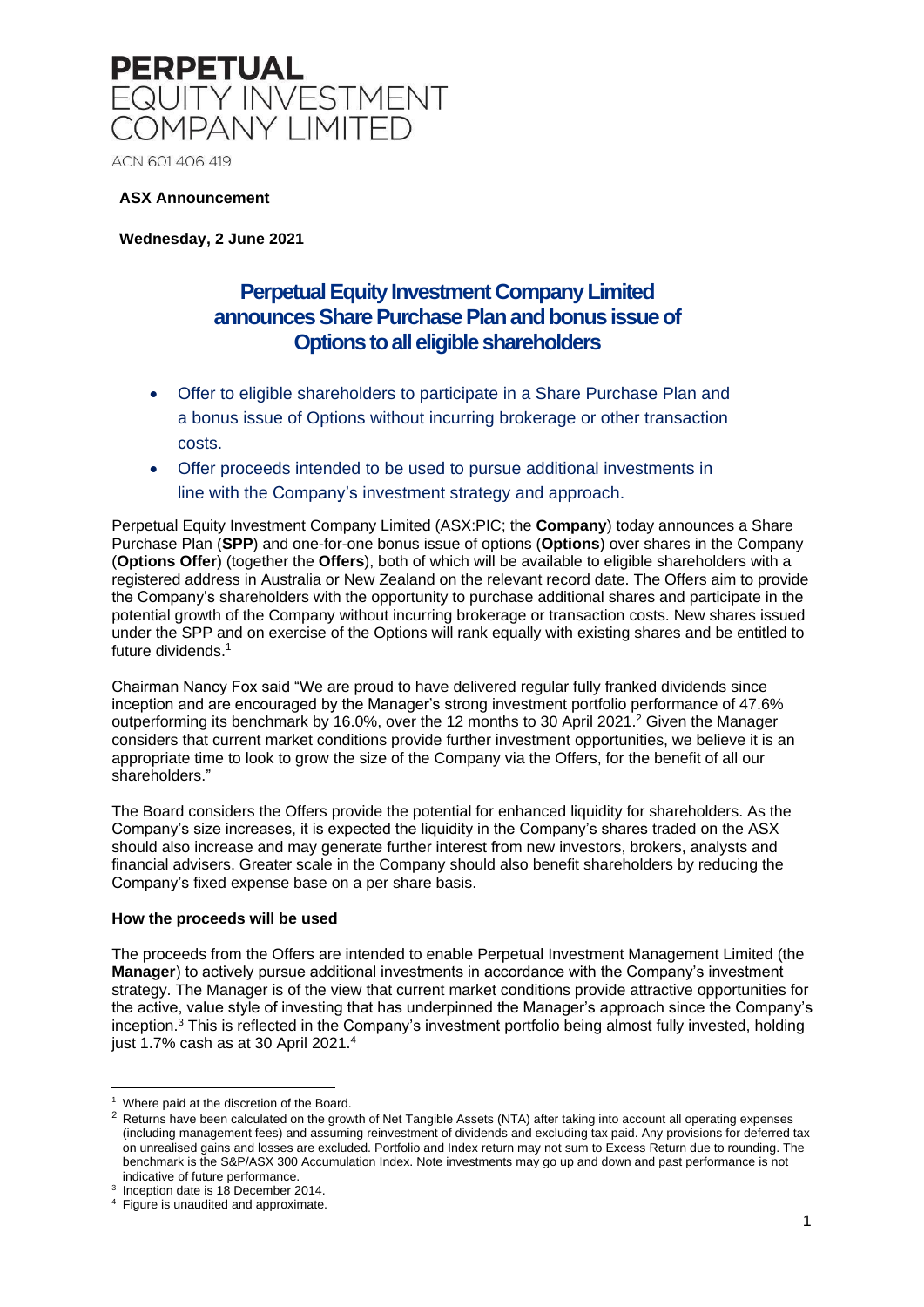The Manager actively manages the Company's franking credit balance and will also consider this when deploying the additional capital raised.<sup>5</sup> As at 30 April 2021, the annual dividend yield of the Company was 4.4% and the grossed up annual dividend yield was  $6.3\%$ .

### **Details of the Offers:**

### The SPP

The SPP provides the opportunity for eligible shareholders in Australia and New Zealand to apply for up to \$30,000 worth of fully paid ordinary shares in the Company, without incurring brokerage or other transaction costs.

SPP Shares are being offered at the issue price of the lower of:

- a 2.5% discount to the closing PIC share price on the ASX on the SPP Record Date (being Tuesday, 1 June 2021); and
- a 2.5% discount to the volume weighted average price of PIC shares traded on the ASX during the five trading days up to, and including, the SPP Closing Date (expected to be Thursday, 17 June 2021),

rounded to the nearest cent.

Participation in the SPP is voluntary. Once issued, SPP shares will rank equally with existing PIC shares and have the same voting rights, dividend rights and other entitlements as these shares. SPP Shares will be eligible to receive the Financial Year 2021 (**FY21**) final dividend. <sup>7</sup> SPP Shares are expected to be issued by the Options Record Date so that they will be included in calculating entitlements to the Options issued under the Options Offer.

The SPP opens Thursday, 3 June 2021 and is expected to close at 5:00pm (Sydney time) on Thursday, 17 June 2021. Shareholders who would like to participate in the SPP are encouraged to apply online given the general delays with postal services. Full details of the SPP will be available in the SPP Booklet to be lodged with the ASX Thursday, 3 June 2021.

#### The Options Offer

The Options Offer provides eligible shareholders with bonus Options on a one-for-one basis at no cost. Under the Options Offer, all eligible shareholders who hold their shares at 7:00pm (Sydney time) Wednesday, 23 June 2021 (**Options Record Date**) will be entitled to the Options. Eligible shareholders who participate in the SPP will also be entitled to Options on any new shares issued under the SPP which continue to be held on the Options Record Date.

Each Option provides its holder with the opportunity to purchase one additional fully paid ordinary share in the Company for \$1.35 (the **Exercise Price**), without incurring any brokerage costs. The Exercise Price has been set at the Company's pre-tax net tangible asset backing per share amount as at Thursday, 27 May 2021. The closing PIC share price on that day was \$1.30.

The Options are expected to commence trading on the ASX from Wednesday, 30 June 2021. Options can be exercised by option holders, or sold on the ASX, at any time up until 2 September 2022 (**Option Expiry Date**). Once the Options are exercised, the shares issued will have the same voting rights, dividend rights and other entitlements as existing shares at the time of issue. This means any Options exercised prior to the FY21 final dividend record date (Wednesday, 29 September 2021) will be entitled to this final dividend.<sup>8</sup>

Full details of the Options Offer are available in the Prospectus lodged with the ASX on Wednesday, 2 June 2021.

<sup>5</sup> No assurance can be given as to the ability of the Company to frank any future dividends.

<sup>6</sup> Yield is calculated based on the total dividends of 5.6 cents per share and the closing share price of \$1.26 as at 30 April 2021. Grossed up yield takes into account franking credits at a tax rate of 30%. Note that this is not a forecast. Past dividend payments should not be taken as an indication of future dividends which may be declared or paid to shareholders.

<sup>&</sup>lt;sup>7</sup> Where paid at the discretion of the Board.

<sup>8</sup> Where paid at the discretion of the Board.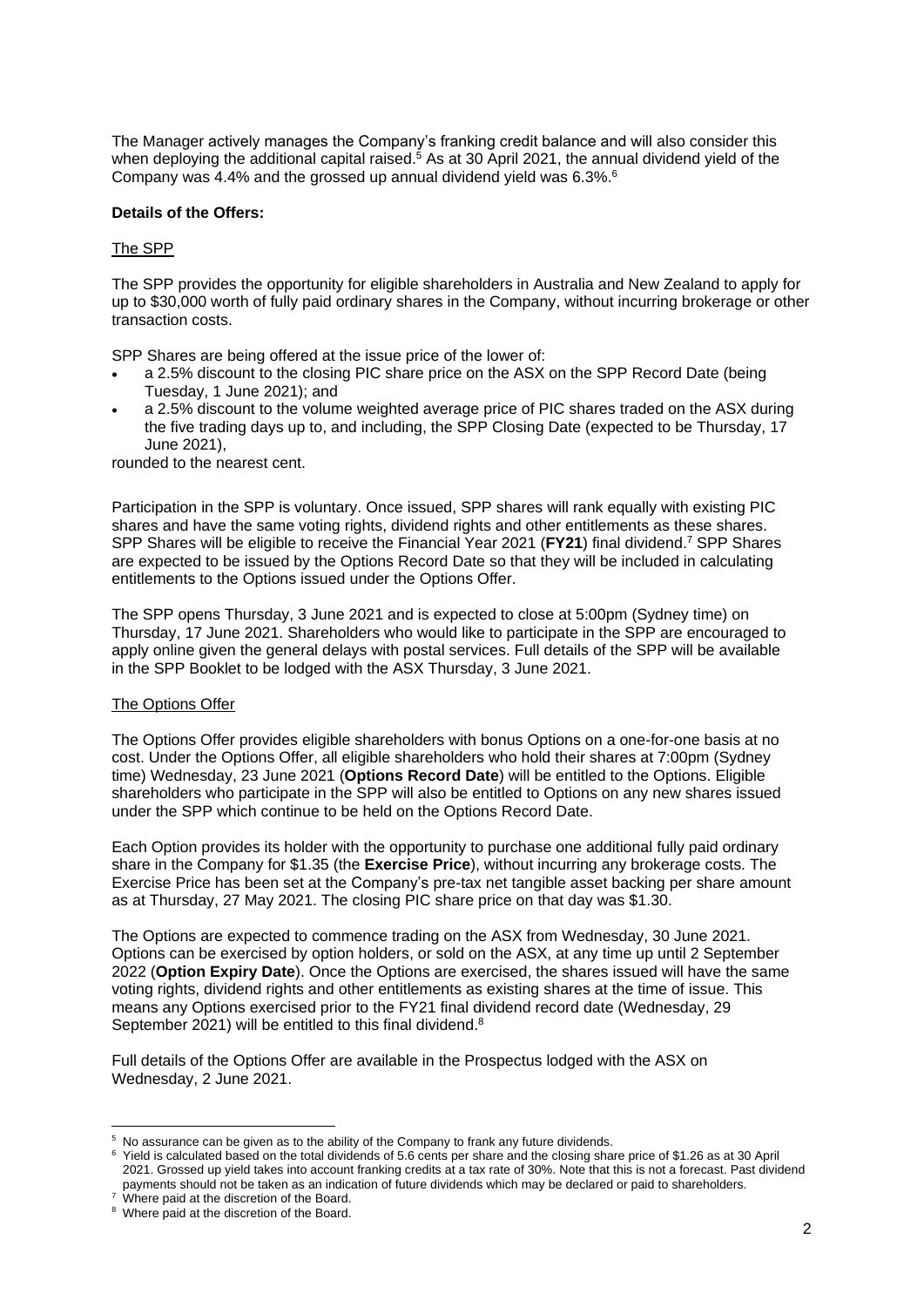### **Indicative timetable**

| Event                                              | Date                         |
|----------------------------------------------------|------------------------------|
| SPP Record Date (7:00pm Sydney time)               | Tuesday, 1 June 2021         |
| Announcement of Offers                             | Wednesday, 2 June 2021       |
| Lodgement of Options Prospectus                    | Wednesday, 2 June 2021       |
| SPP opens and issue of SPP Booklet                 | Thursday 3 June 2021         |
| SPP closes                                         | Thursday, 17 June 2021       |
| Issue of SPP shares                                | Wednesday, 23 June 2021      |
| Options Record Date (7:00pm Sydney time)           |                              |
| SPP shares expected to commence trading on the ASX | Thursday, 24 June 2021       |
| <b>Issue of Options</b>                            | Tuesday, 29 June 2021        |
| Options expected to commence trading on the ASX    | Wednesday, 30 June 2021      |
| Prospectus and holding statements dispatched       |                              |
| Ex date of FY21 final dividend                     | Tuesday, 28 September 2021   |
| Record date of FY21 final dividend                 | Wednesday, 29 September 2021 |
| Payment date of FY21 final dividend                | Wednesday, 20 October 2021   |
| <b>Option Expiry Date</b>                          | Friday, 2 September 2022     |

This timetable is subject to change. The Company reserves the right to alter the dates above at its discretion, subject to the ASX Listing Rules and Corporations Act. All references to times in this timetable are to Sydney time. In particular, the Company reserves the right to exercise its discretion as to whether to declare and pay a FY21 final *dividend.*

### **Investor Update Webinar / Teleconference**

An Investor Update Webinar and Teleconference will be held **Friday, 11 June 2021 at 12pm (Sydney time)**. Nancy Fox, Chairman of PIC will join Vince Pezzullo, Portfolio Manager to present an update on the Company and the portfolio as well as outline the details of the Offers. There will be a question and answer session following the presentation. You will also be able to pre-submit questions upon registration.

To register for the Investor Update please go to [www.perpetualequity.com.au](http://www.perpetualequity.com.au/) or use the following link to [REGISTER](https://s1.c-conf.com/DiamondPassRegistration/register?confirmationNumber=10014167&linkSecurityString=13dce9cda1) NOW.

- Ends -

#### **For further enquiries, please contact:**

**Investors:** Karen Davis Investor Relations 02 9229 9114 | 0401 852 723 karen.davis@perpetual.com.au **Media** Sue I Ong Corporate Communications Manager 02 9229 9370 | 0466 526 023 suei.ong@perpetual.com.au

Further information on PIC is available at [www.perpetualequity.com.au.](http://www.perpetualequity.com.au/)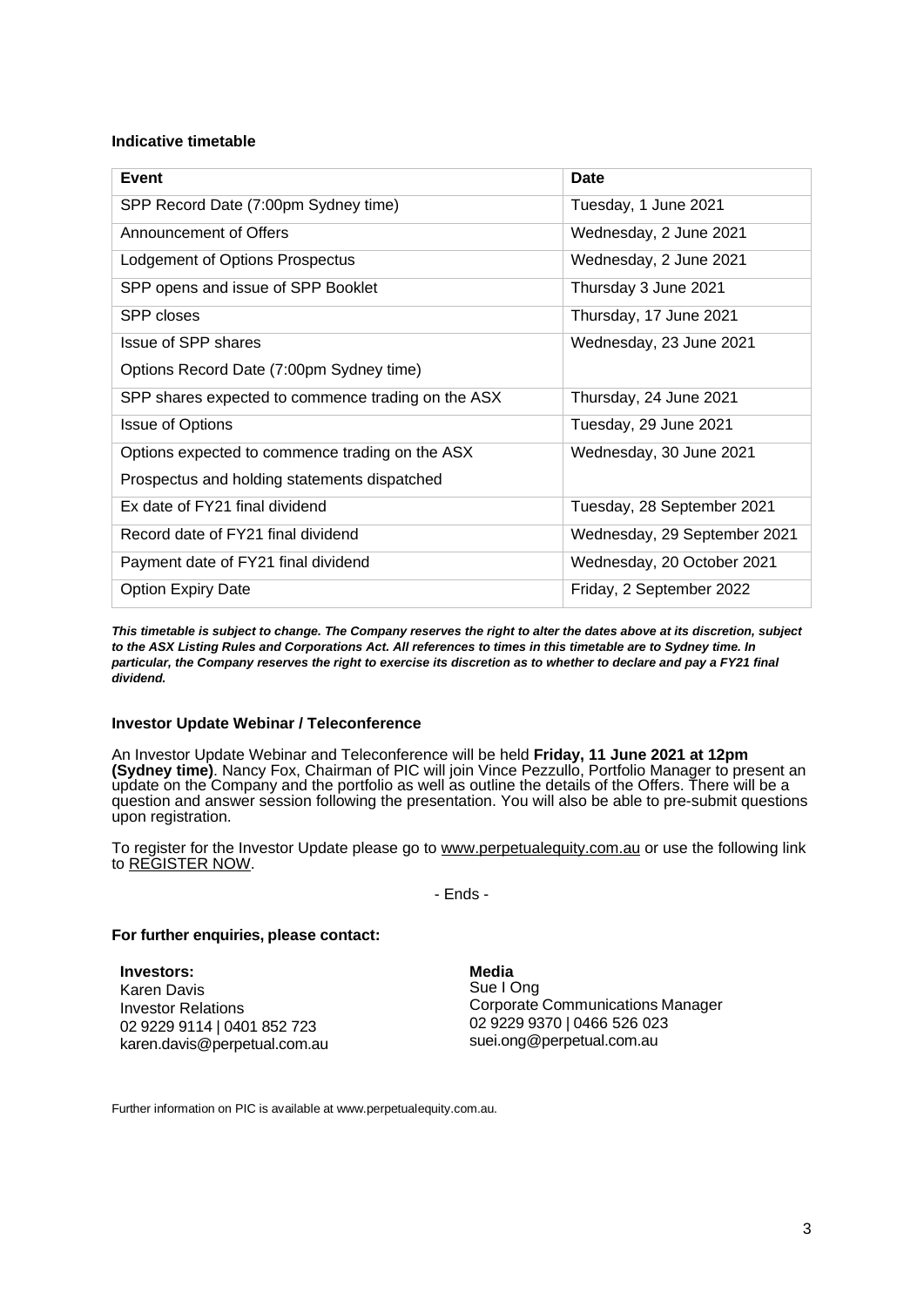#### **Important Notice**

This announcement is not for distribution or release in the United States.

This announcement is not financial product advice and has not taken into account your objectives, financial situation or needs. This announcement has been prepared for release in Australia. This announcement does not constitute an offer to sell, or the solicitation of an offer to buy, any securities in the United States or in any jurisdiction in which such an offer would be illegal. The SPP shares have not been, and will not be, registered under the U.S. Securities Act of 1933 or the securities laws of any state or other jurisdiction of the United States. Accordingly, the new shares to be offered and sold, in the SPP may not be offered and sold to any person in the United States or to any person that is acting for the account or benefit of a person in the United States (to the extent such person is acting for the account or benefit of a person in the United States).

This announcement contains certain "forward-looking statements". The words "expect", "anticipate", "estimate", "intend", "believe", "guidance", "should", "could", "may", "will", "predict", "plan" and other similar expressions are intended to identify forward-looking statements. Indications of, and guidance on, future earnings and financial position and performance are also forward-looking statements. Forward-looking statements, opinions and estimates provided in this announcement are based on assumptions and contingencies that are subject to change without notice and involve known and unknown risks and uncertainties and other factors that are beyond the control of Perpetual Equity Investment Company Limited (Company) and its directors. This includes statements about market and industry trends, which are based on interpretations of current market conditions. These forward-looking statements should not be relied upon as a representation or warranty, express or implied, as to future matters or an indication or guarantee of future performance. Prospective financial information has been based on current expectations about future events and is, however, subject to risks, uncertainties, contingencies and assumptions that could cause actual results to differ materially from the expectations described in such prospective financial information. The forward-looking statements are based on information available to the Company as at the date of this announcement. None of the Company, Perpetual Investment Management Limited (Manager), or their respective representatives or advisers undertakes any obligation to update any forward-looking statement to reflect events or circumstances after the date of this review, subject to disclosure obligations under the applicable law or any relevant listing rules of the ASX.

Neither the Company, the Manager, or their respective representatives guarantees the performance of any return on any investment made in the Company.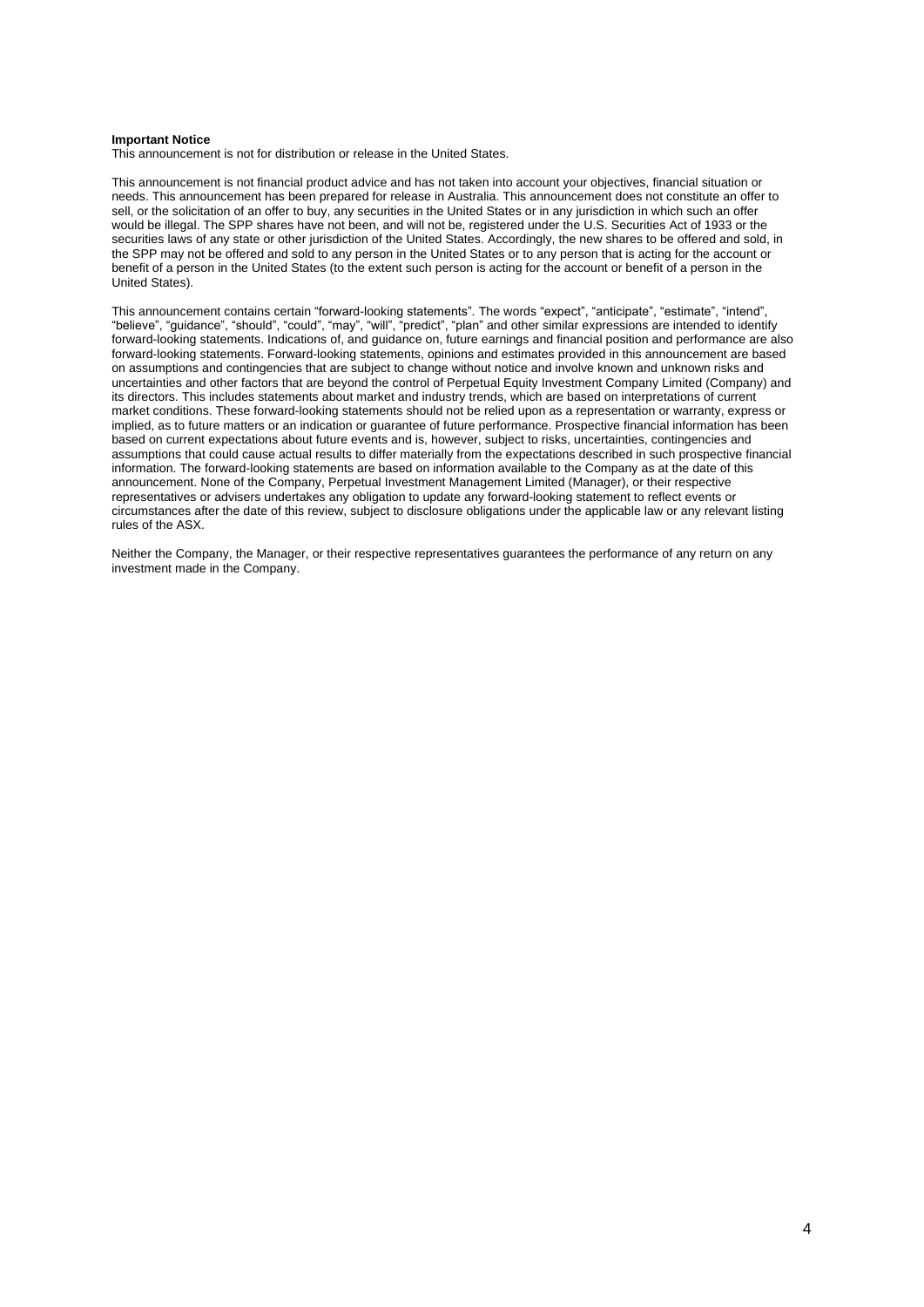## **PORTFOLIO POSITIONING** A HIGH CONVICTION APPROACH TO INVESTING



**Top 10 holdings as at 30 April 2021** FD **GROUP** B. **CROWN** PAR: FDJ **RESORTS** ASX: AUB Flutter ASX: CWN LON: FLTR dexus **SUNCORP** ASX: SUN ASX: DXSASX:PWH **BORAL** nab **BLUESCOPE** ASX: BSL ASX: BLD ASX: NAB